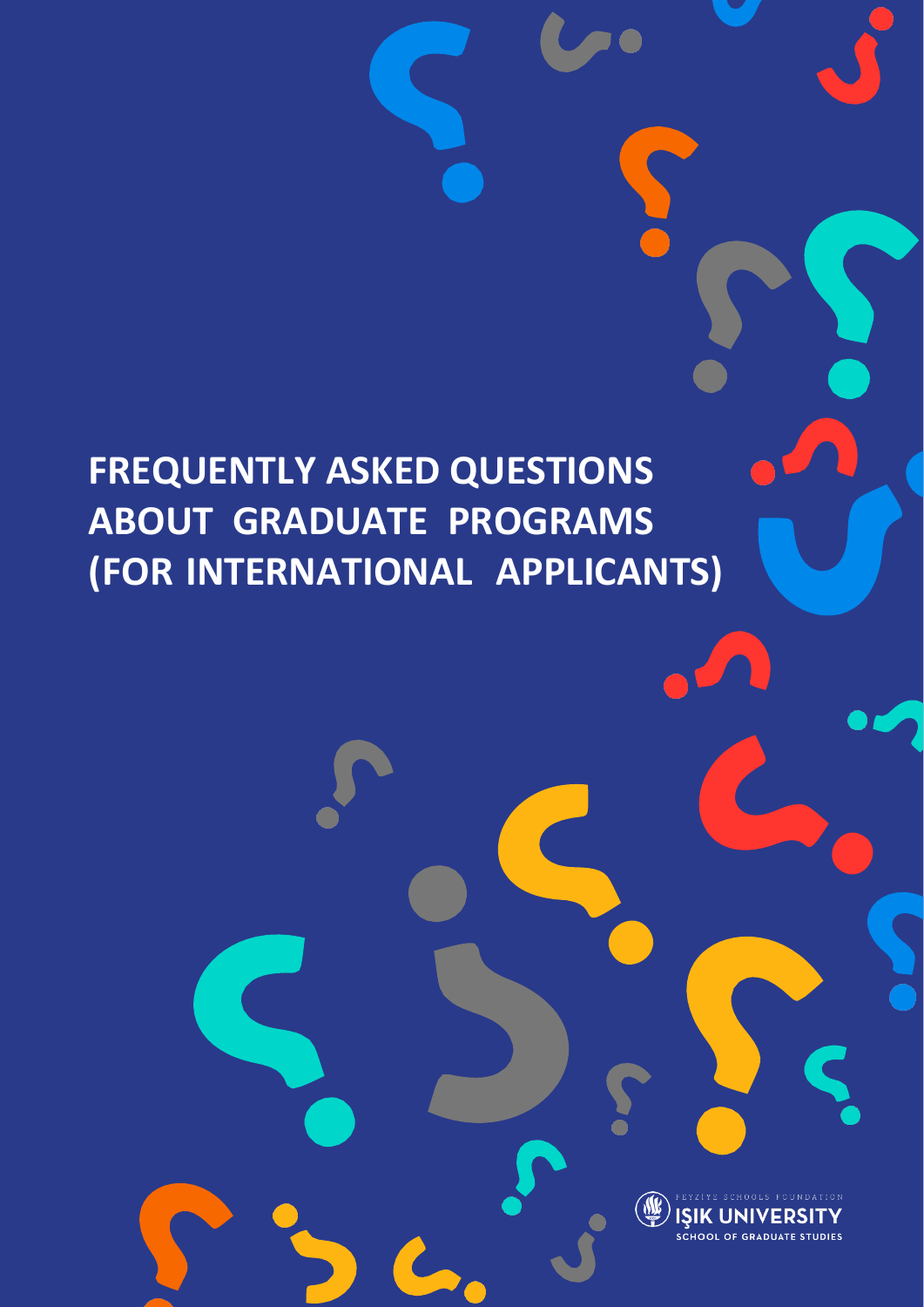# **ABOUT THE APPLICATION PROCESS**

#### **When does the application period start?**

Applications for the Fall semester (2022-2023) starts on 1 March, 2022.

## **How can I apply?**

Please go to https://applyisikun.force.com/s/ to apply to our graduate programs.

# **When is the deadline for applications?** Deadline for applications is 31 August 2022.

#### **Which documents do I need to apply to Master's programs?**

Bachelor Diploma (Min. 3 Years Degree) Bachelor Transcript **CV** First page of Passport Reference Letter (If any) English Proficiency Result (If any) GRE/GMAT Score (If any)

#### **Which documents do I need to apply to PhD (doctorate) programs?**

Master Diploma (With Thesis) Master Transcript Bachelor Diploma (Min. 3 Years Degree) Bachelor Transcript **CV** First page of Passport Reference Letter (If any) English Proficiency Result (If any) GRE/GMAT Score (If any)

#### **How do you evaluate applications?**

Please note that we evaluate your applications carefully since we are committed to quality of education at Işık University. For most of our graduate programs (Master with thesis and PhD), you are required to attend an interview as part of the evaluation process. Please note that the purpose of the interview is to learn about your background and your expectations from our graduate programs. Our second round of interviews will take place online via Zoom on **June 1-2, 2022.** You will receive an invitation once you complete the online application.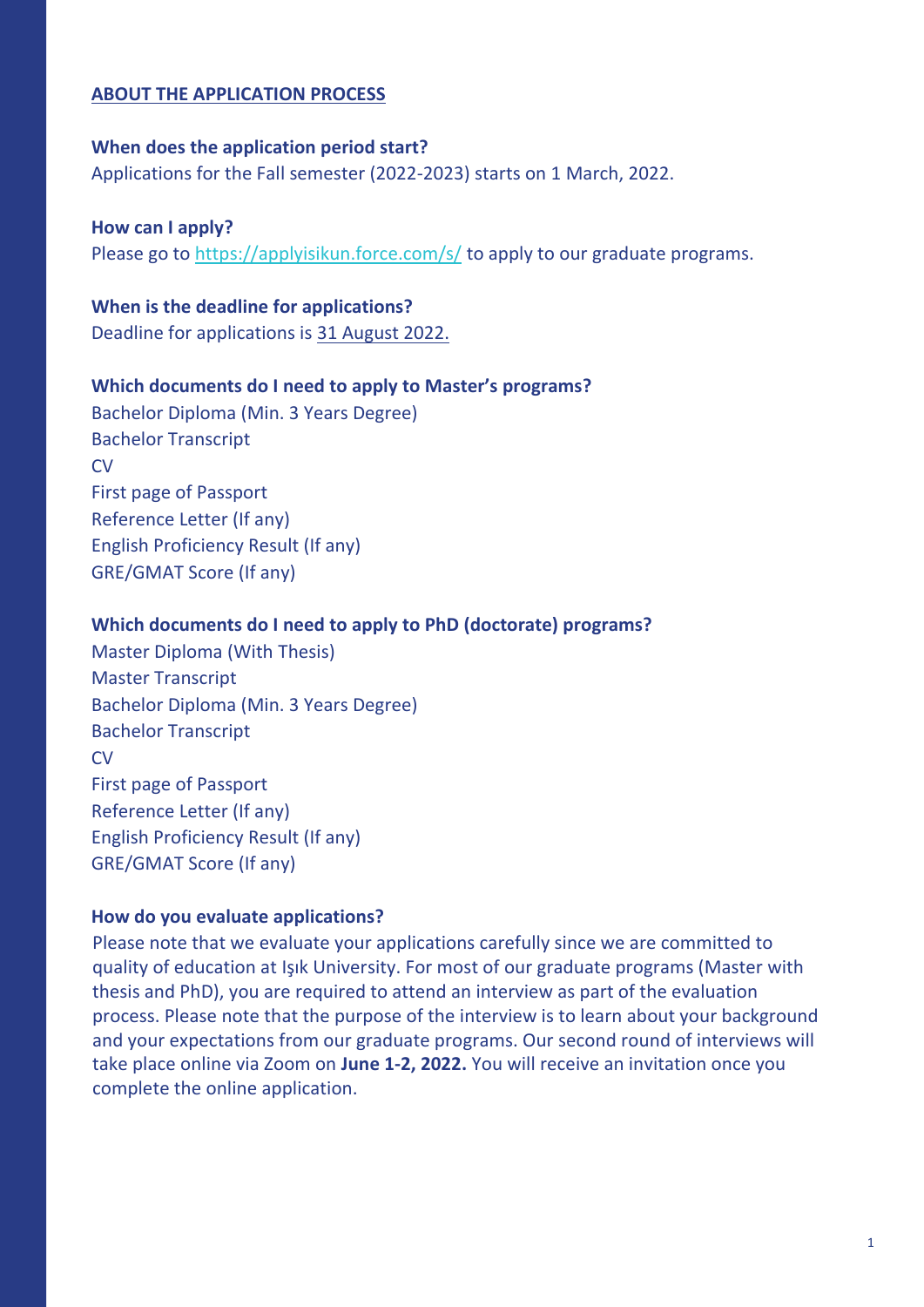## **How long does the evaluation process take place?**

Please note that the length of the evaluation process may vary depending on the program. Most of our programs (especially thesis options) require an interview. We aim to evaluate applications within a month.

## **What is an offer letter?**

Offer Letter states that you are conditionally accepted by Işık University. After completing your deposit payment, you will receive the Official Acceptance Letter. Please note that there is a quota for every program. Therefore, we kindly ask you to make the deposit payment before due date in order to secure your place at your preferred program.

# **What is an official acceptance letter?**

You receive this letter after making your deposit payment. This letter enables you to apply for visa. Please note that the visa application process might take a long time. It is your re- sponsibility to obtain a valid visa to be able to register to our programs.

# **Do I need a Visa?**

Citizens of countries who are allowed to enter Türkiye for durations up to 90 days are not re- quired to apply for a visa to be registered as a student at our university. However, they have to apply for the residence permit within 30 days of entry. Citizens of some countries might require a visa. Any type of visa is accepted to register as a student. Please be aware that the visa application process might take up several months. It is your responsibility to obtain a visa before the start of the academic term.

# **What will happen if my visa is rejected?**

We will give you a full deposit refund in case your application has been rejected by the Em- bassy.

# **What is the duration of a Master's/PhD program?**

The duration of a Master's program with thesis is 2 academic years. The duration of a Master's program without thesis is 1.5 academic years. The duration of a PhD program is 4 years. These periods exclude Scientific Preparation and/or English Preparatory programs (if re- quired).

## **ABOUT SCHOLARSHIPS AND PAYMENT**

## **Do you offer any scholarships?**

Yes. We have various merit-based scholarships. Scholarships will be allocated based on your application documents and interview performance. All applicants will be evaluated for 50% and 75% scholarships. Additionally, applicants for Master's with thesis and PhD programs are eligible for 100% scholarship. Please note that scholarships do not apply to the English Preparatory Program.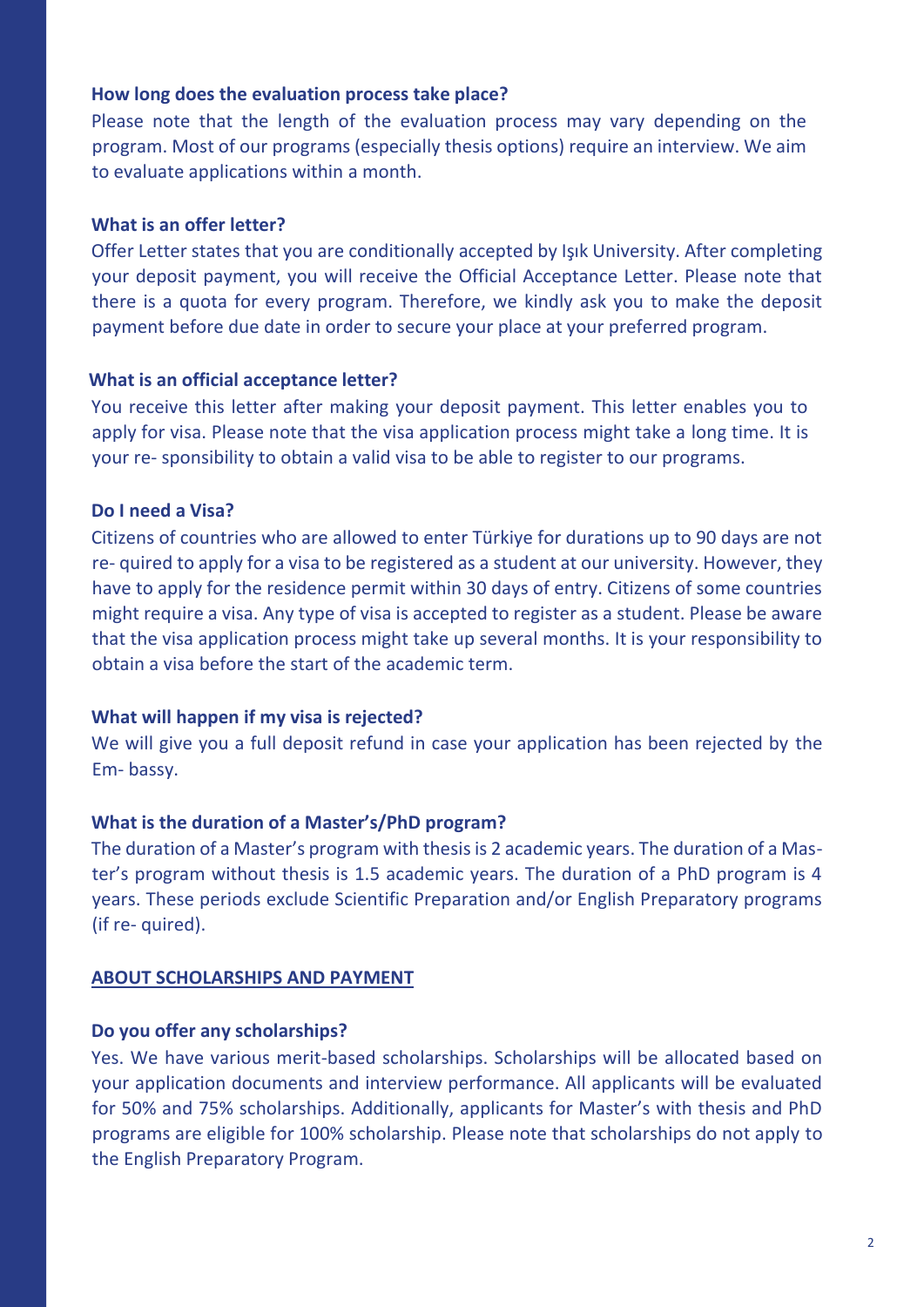## **How much should I pay as deposit?**

Applicants are required to pay a tuition deposit of 1500 USD to receive an official acceptance letter. This non-refundable deposit will be considered as a guarantee of applicant's intent to enroll at Işık and it will be deducted from the tuition fee at registration.

#### **Do you offer an early payment discount?**

Students who pay their deposit until **20 June 2022** (5pm, Turkish time) will receive a 5% discount on their tuition fees.

## **How can I learn the tuition fees?**

Please go to https:/[/www.isikun.edu.tr/i/content/14552\\_1\\_1.pdf](http://www.isikun.edu.tr/i/content/14552_1_1.pdf) [fo](http://www.isikun.edu.tr/i/content/14552_1_1.pdf)r tuition fees for the aca- demic year of 2022-2023.

#### **Does Işık University offer any payment plans?**

Master's and PhD students should pay the tuition fee in two installments.

#### **ABOUT THE LANGUAGE REQUIREMENTS**

#### **What is the language of instruction at Işık University?**

Most of our programs are taught in English. However, we also offer programs in Turkish. If you want to apply to a program in Turkish, you need to prove your proficiency in Turkish with a TÖMER certificate.

## **How do I prove my English Proficiency?**

Applicants are required to prove their English proficiency (TOEFL min. 66, PTE min. 50). You can submit an original Language Exam Score Report via the application portal. Please note that IELTS is not accepted.

#### **When is Işık University's English Proficiency Test?**

If you do not have one of the above scores, you are required to take Işık University's English Proficiency Test. The second online test will take place on **8 June 2022.**

## **Do you offer an English Preparatory Program?**

Yes. Those who fail Işık University's English Proficiency Test must register to the English Preparatory Program at Işık University (Şile Campus) before beginning their academic stud- ies. This preparatory year is not included in the total number of years of study required for graduation.